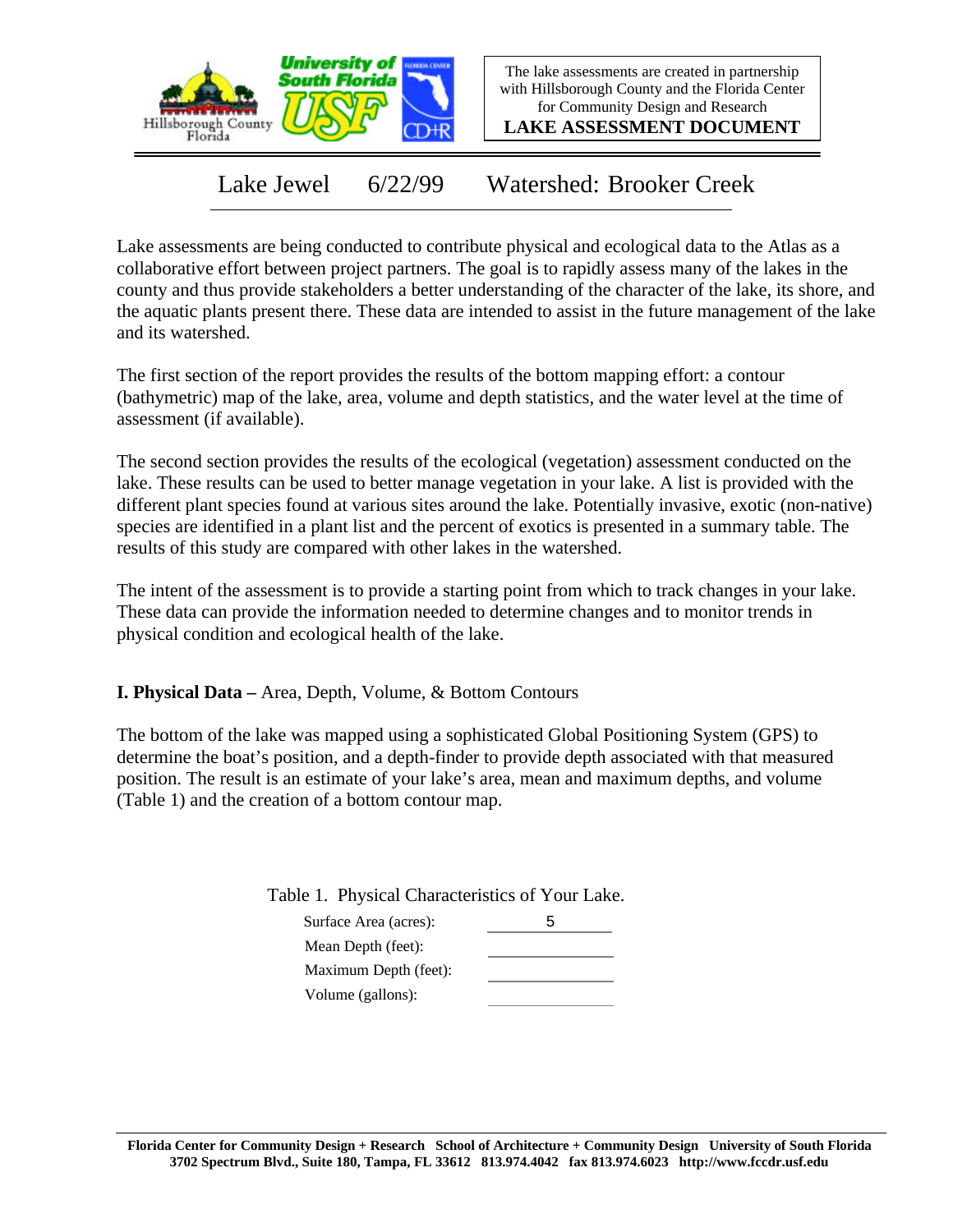

**LAKE ASSESSMENT DOCUMENT**

Lake Jewel 6/22/99 Watershed: Brooker Creek

## **II. Ecological Data**

Aquatic Plant Survey

Approximately equispaced sites are haphazardly mapped around the lake and the aquatic plants at each site are surveyed. The total number of species from all sites is used to approximate the total diversity of aquatic plants and the percent of invasive-exotic plants on the lake and in the watershed (Table 2). Many of these plants are considered ecologically harmful, as they tend to out-compete native species. Such "nuisance" plants can also make boating and other recreational activities difficult or impossible. The common and scientific names of plant species found on your lake are listed in Table 3.

> Table 2. Comparison of species diversity between your lake and other assessed lakes located within your watershed.

|                        |     | Lake Jewel Brooker Creek<br>(Average) |  |
|------------------------|-----|---------------------------------------|--|
| Number of Taxa:        | 29  | 32                                    |  |
| Percent Exotic Plants: | 14% | 14%                                   |  |

Table 3. Botanical and common names of the most commonly found plants on your lake. Percent frequency (of occurence), habit (location where found), status (native or exotic), and EPPC status are provided.

| Common Name                            | <b>Plant Species</b>         | Frequency | Habit     | <b>Status</b>  | <b>EPPC</b> |
|----------------------------------------|------------------------------|-----------|-----------|----------------|-------------|
| Baldwin's Spikerush, Roadgrass         | Eleocharis baldwinii         | 100%      | Submersed | <b>Native</b>  | <b>NL</b>   |
| Water Primroses, Primrosewillow        | Ludwigia spp.                | 100%      | Emergent  | <b>Unknown</b> | NL.         |
| Para Grass                             | Urochloa (Brachiaria) mutica | 86%       | Emergent  | Exotic         |             |
| Spatterdock, Yellow Pondlily           | Nuphar lutea var. advena     | 71%       | Floating  | Native         | NL.         |
| Bladderwort                            | Utricularia spp.             | 71%       | Submersed | Native         | NL.         |
| Loblolly Bay                           | Gordonia lasianthus          | 57%       | Emergent  | Native         | NL.         |
| <b>Climbing Hempvine</b>               | Mikania scandens             | 57%       | Emergent  | Native         | <b>NL</b>   |
| Smartweed, Knotweed                    | Polygonum spp.               | 57%       | Emergent  | Native         | NL.         |
| <b>Burhead Sedge, Cuban Scirpus</b>    | Scirpus cubensis             | 57%       | Emergent  | Native         | NL          |
| Common Buttonbush                      | Cephalanthus occidentalis    | 43%       | Emergent  | Native         | NL.         |
| Maidencane                             | Panicum hemitomon            | 43%       | Emergent  | Native         | NL.         |
| Laurel Oak; Diamond Oak                | Quercus laurifolia           | 43%       | Emergent  | Native         | NL.         |
| Willow                                 | Salix spp.                   | 43%       | Emergent  | Native         | NL.         |
| <b>Alligator Weed</b>                  | Alternanthera philoxeroides  | 29%       | Emergent  | Exotic         | Ш           |
| Manyflower Marshpennywort, Water Penny | Hydrocotyl umbellata         | 29%       | Emergent  | Native         | <b>NL</b>   |
| Pine Tree                              | Pinus spp.                   | 29%       | Emergent  | Native         | <b>NL</b>   |

Florida Center for Community Design + Research School of Architecture + Community Design University of South Florida 3702 Spectrum Blvd., Suite 180, Tampa, FL 33612 813.974.4042 fax 813.974.6023 http://www.fccdr.usf.edu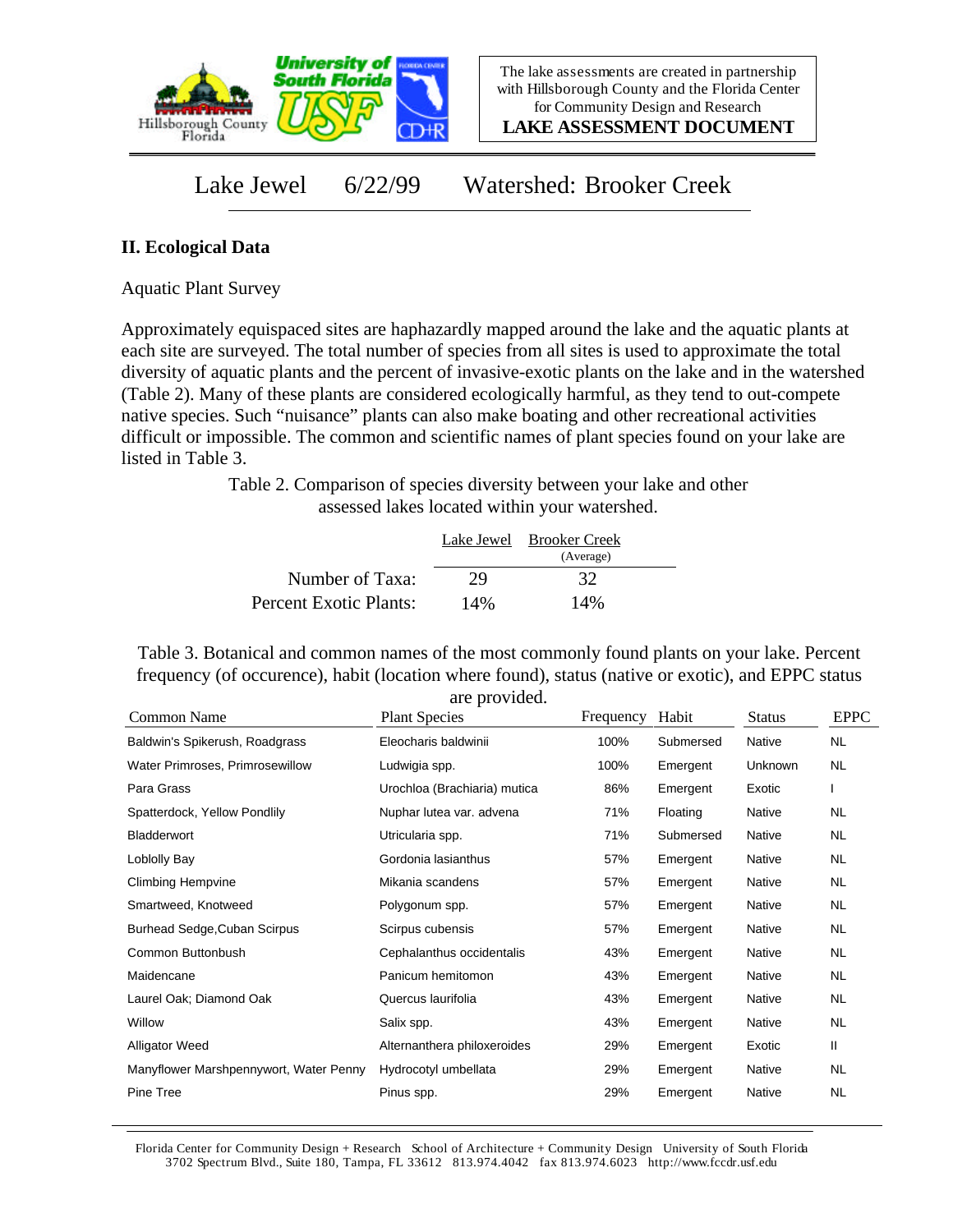Lake Jewel 6/22/99 Watershed: Brooker Creek

| Cypress                           | Taxodium spp.             | 29% | Emergent | <b>Native</b>  | NL.       |
|-----------------------------------|---------------------------|-----|----------|----------------|-----------|
| Southern Red Maple                | Acer rubrum var. trilobum | 14% | Emergent | <b>Native</b>  | <b>NL</b> |
| Wild Taro, Dasheen, Coco Yam      | Colocasia esculenta       | 14% | Emergent | Exotic         |           |
| Sedge                             | Cyperus spp.              | 14% | Emergent | <b>Unknown</b> | NL.       |
| <b>Buttonweed</b>                 | Diodia virginiana         | 14% | Emergent | <b>Native</b>  | <b>NL</b> |
| Southern Wood Fern                | Dryopteris Iudoviciana    | 14% | Emergent | Native         | <b>NL</b> |
| Rush Fuirena                      | Fuirena spp.              | 14% | Emergent | <b>Native</b>  | <b>NL</b> |
| Carolina Redroot                  | Lachnanthes caroliniana   | 14% | Emergent | <b>Native</b>  | <b>NL</b> |
| Common Duckweed                   | Lemna spp.                | 14% | Floating | Native         | <b>NL</b> |
| Wax Myrtle                        | Myrica cerifera           | 14% | Emergent | <b>Native</b>  | <b>NL</b> |
| Water Oak                         | Quercus nigra             | 14% | Emergent | Native         | <b>NL</b> |
| Elderberry                        | Sambucus canadensis       | 14% | Emergent | <b>Native</b>  | <b>NL</b> |
| Popcorn Tree, Chinese Tallow Tree | Sapium sebiferum          | 14% | Emergent | Exotic         |           |
|                                   |                           |     |          |                |           |

Florida Center for Community Design + Research School of Architecture + Community Design University of South Florida 3702 Spectrum Blvd., Suite 180, Tampa, FL 33612 813.974.4042 fax 813.974.6023 http://www.fccdr.usf.edu